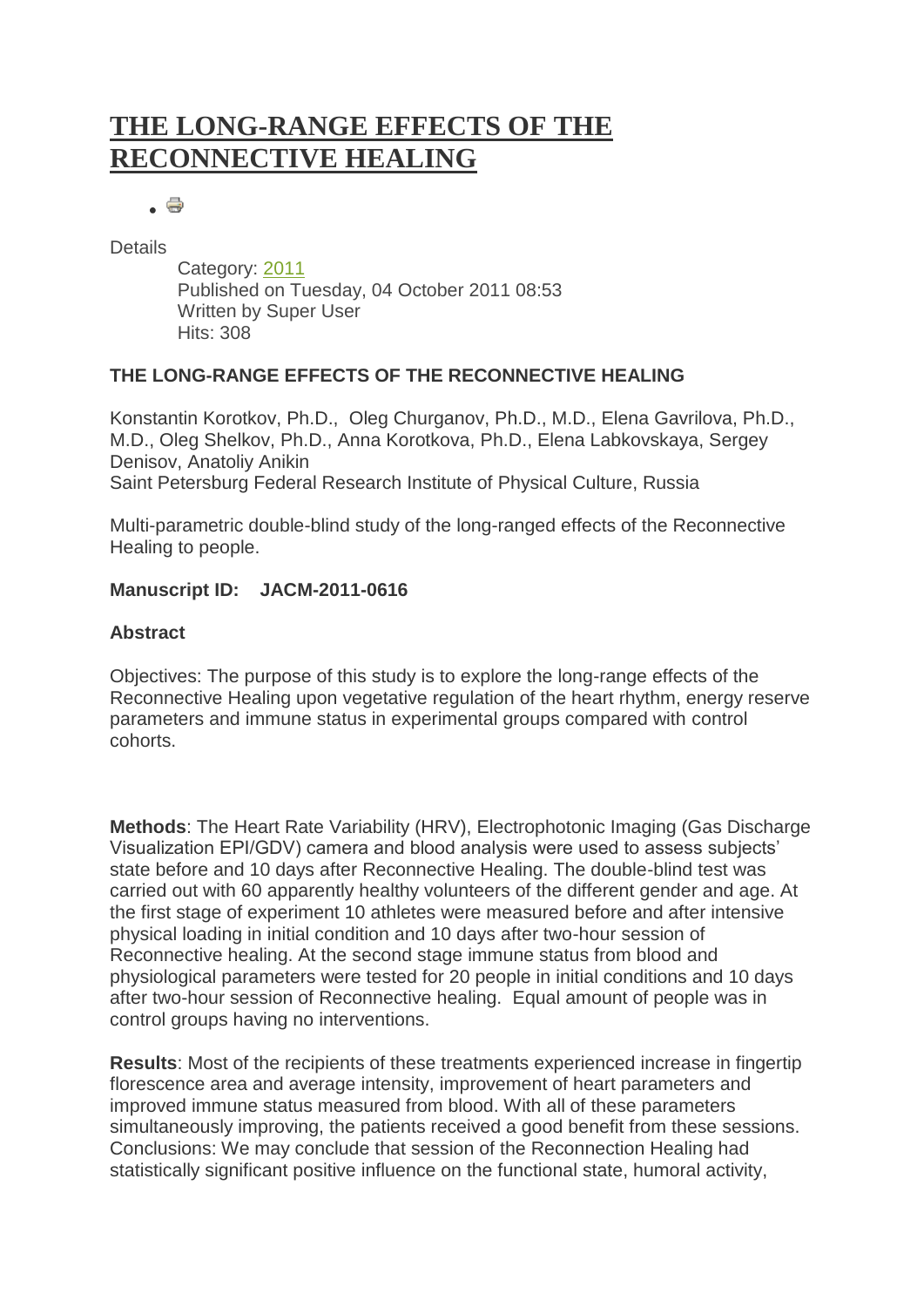physical condition and reaction to loading for the group of people in 10 days after the influence.

**Keywords**: bioenergy, biofield, reconnective healing, HRV, EPI, GDV, immune status.

#### **Introduction**

Biofield therapies (such as Reiki, therapeutic touch, and healing touch) are complementary medicine modalities that remain controversial and are utilized by a significant number of patients, with little information regarding their efficacy. At the same time scores of controlled studies have demonstrated the correlation of positive mental intent with physiological effects in distant human beings. To name quite a few. Systematic review examined 66 clinical studies with a variety of biofield therapies in different patient populations . It was demonstrated that biofield therapies show strong evidence for reducing pain intensity in pain populations, and moderate evidence for reducing pain intensity hospitalized and cancer populations. There is moderate evidence for decreasing negative behavioral symptoms in dementia and moderate evidence for decreasing anxiety for hospitalized populations. There is equivocal evidence for biofield therapies' effects on fatigue and quality of life for cancer patients, as well as for comprehensive pain outcomes and affect in pain patients, and for decreasing anxiety in cardiovascular patients. Meta-analysis of 23 studies in distant healing demonstrated positive results in 57% of cases. Another metaanalysis covers 59 randomized controlled studies of healing in humans. Of 22 fully reported trials, 10 suggested significant effects. In a double-blind experiment involving 393 persons admitted to a coronary care unit, intercessory prayer was offered from a distance to roughly half the subjects . Significantly fewer patients in the prayer group required intubation/mechanical ventilation (p<0.002) or antibiotics (p<0.005), had cardiopulmonary arrests (p<0.02), developed pneumonia (p<0.03), or required diuretics (p<0.005). Subjects in the prayer group had a significantly lower "severity score" based on their hospital course following admission (p<0.01) In a double-blind experiment involving 990 consecutive patients who were admitted to the coronary care unit (CCU), patients were randomized to receive remote, intercessory prayer or not . Patients were unaware they were being prayed for, and the intercessors did not know and never met the patients. The prayed-for group had about a 10 percent advantage compared to the usual-care group  $(P = 0.04)$ . In a double-blind experiment involving 40 patients with advanced AIDS, subjects were randomly assigned to a "distant healing" (DH) group or to a control group . Both groups were treated with conventional medications, but the DH group received distant healing for 10 weeks from healers located throughout the United States. Subjects and healers never met. At 6 months, blind chart review found that DH subjects acquired significantly fewer new AIDS-defining illnesses ( $P = 0.04$ ), had lower illness severity ( $P = 0.03$ ), and required significantly fewer doctor visits ( $P =$ 0.01), fewer hospitalizations ( $P = 0.04$ ), and fewer days of hospitalization ( $P = 0.04$ ). DH subjects also showed significantly improved mood compared with controls ( $P =$ 0.02). In thirteen experiments, the ability of sixty-two people to influence the physiology of 271 distant subjects was studied . Statistically significant effects of Healing Intention on Cultured Cells, Truly Random Events generator and between isolated human subjects have been demonstrated. , Social aspects of Prayer and Healing are being discussed in recent paper .

Although the concept of biofields is still controversial, fetal heart biofields have been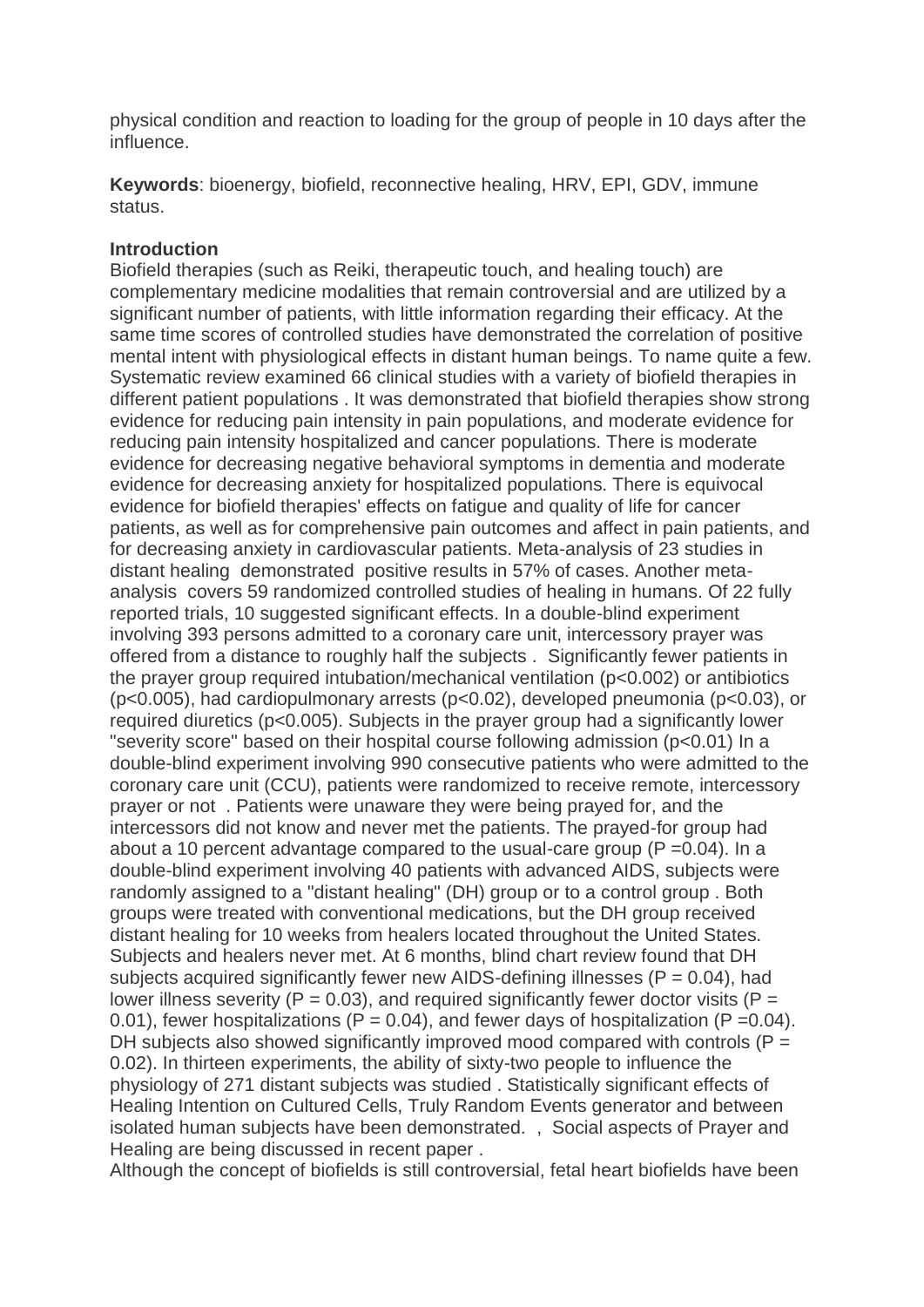measured routinely using extremely sensitive magnetic detectors , HRV , and there is a biophysical basis for the existence of biofields , . At the same time all the authors conclude that there is a need for further high-quality studies in this area.

# **The Reconnective Healing**

The Reconnnective Healing®, (www.tehreconnection.com) is an energy healing modality, which is rapidly gaining in popularity, worldwide. Reconnective Healing is said to connect people to a new set of vibrational frequencies that stimulate healing of the body, mind and spirit by promoting a return to balance. In practical terms, Reconnective healers work with their hands to sense and manipulate the biofields of the people being healed. Presently there are several ongoing studies to investigate the effects of Reconnective Healing on the healers and on their surroundings, and so far some papers have appeared in press in English and Russian , . The purpose of this study was to detect long-ranged effects of Reconnective Healing on people.

# **Materials and Methods**

 The volunteers for the studies came from the athletic teams, as well as citizens of St. Petersburg, Russia. In the first stage there were 4 females and 16 males, totaling 20 participants. In the second stage, there were 29 females and 11 males, totaling 40 participants. All 60 study participants ranged from 20 to 56 years old, none had prior experience of Reconnective Healing. All participants are living in Saint Petersburg, Russia. All participants were divided to two groups in random order. Informational Consensus Form was signed with every participant and they were explained the terms of the experiment. We have chosen healthy participants as this is a study to demonstrate the efficacy of preventive medicine methods; in short, we wanted to provide support for techniques which may keep individuals healthy.

# **The following instruments have been used in the study:**

1. GDV instrument produced by KTI Co.

2. HRV "Cardio-meter - MT» "Mycard-Lana" Co.

3. Stress system "General Electric Healthcare Cardiosoft" with the cycle ergometry "Bike General Electric Healthcare" (General Electric USA).

4. Blood test with the biochemical analyzer KFK-3 and the haematological analyzer "Celly 70" with reagents of the "Vital-diagnostics" Co. Blood was taken from the elbow vein in the morning before the food intake. In the first test parameters measured were as follows: complete blood count, total protein, urea, total cholesterol, total bilirubin, AST, ALT, CPK, creatinine, glucose, lactate. After loading study was conducted: CPK, and lactate.

In the second test the immune status included determination of lymphocyte subpopulations with monoclonal antibodies (CD3, CD19, CD4, DR, CD8, CD56+16), determination of circulating immune complexes and immunoglobulins (IgA, IgG, Ig M).

5. Psychological status was examined by the POMS test determing tensor (T) depression (D) aggression (A) vigorous (V) fatigue (F) confusion (C); the Luscher color test (total deviation (TD) and vegetative factor (VF).

Data were processed in "GDV SciLab" and "MS Excel" programs. Difference was considered as statistical significant when p < 0.05.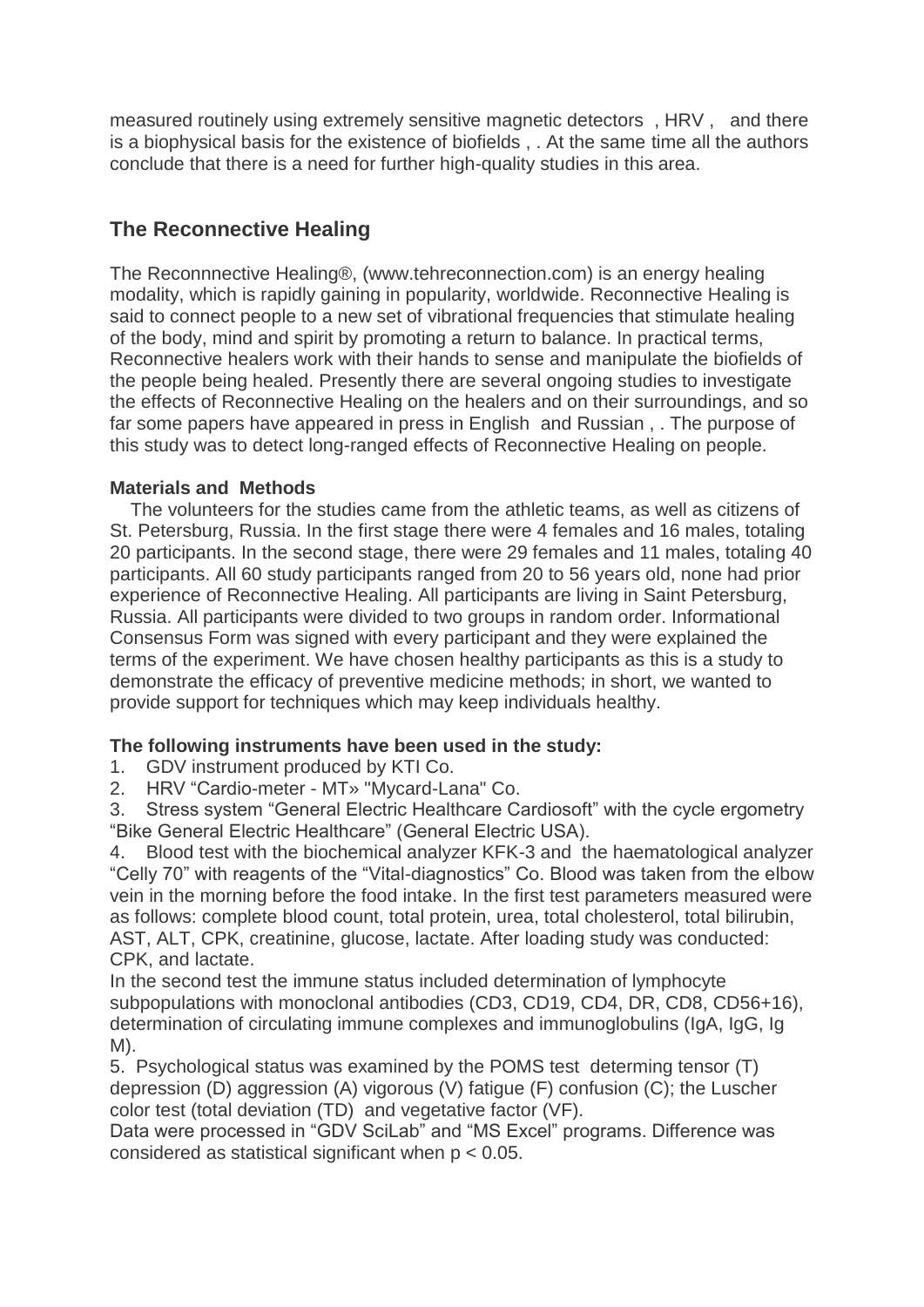# **EPI/GDV Technique**

Electro-diagnostic techniques such as Electro-encephalogram and Electrocardiogram are widely used in medical practices worldwide . A promising method already utilized in sixty-two countries to great success is bioelectrography, based on the Kirlian effect. This effect occurs when an object is placed on a glass plate and stimulated with current; a visible glow occurs, the gas discharge. With EPI/GDV (electro-photon imaging through gaseous discharge visualization) bioelectrography cameras, the Kirlian effect is quantifiable and reproducible for scientific research purposes. Images captured (BEO-grams) of all ten fingers on each human subject provide detailed information on the person"s psycho-somatic and physiological state . The EPI/GDV camera systems and their accompanying software are currently the most effective and reliable instruments in the field of bioelectrography , , , . EPI/GDV applications in other areas are being developed as well , , , , , .

Through investigating the fluorescent fingertip images, which dynamically change with emotional and health states, one can identify areas of congestion or health in the whole system. The parameters of the image generated from photographing the finger surface under electrical stimulation creates a neurovascular reaction of the skin, influenced by the nervous-humoral status of all organs and systems. Due to this, the images captured on the EPI/GDV register an ever-changing range of states. In addition, most healthy people's EPI/GDV readings vary only 8-10% over many years of measurements, indicating a high level of precision in this technique. A specialized software complex registers these readings into parameters which elucidate the person"s state of wellbeing at that time .

# **Results**

In the first experiment tests were performed in two sessions.

# **Test 1**

Every person was measured in the following regime.

1. All parameters of the person measured (background 1).

2. Functional capacity ergometric testing for 10 min (cycle ergometer Bike General Electric Healthcare by General Electric Co). Testing done in steps: 1st step 100 Wt loading with 60-65 rounds per minute, every 2 min loading increased by 50 Wt. Blood pressure measured every 2 min.

- 3. All parameters measured just after loading.
- 4. Participants of the experimental group have the Reconnective Healing,
- performed by Eric Pearl and Dough De Vito.
- 5. Participants of the control group were in the conditions of normal functioning.

### Test 2 in 10 days after the Test 1.

Procedure is the same as in the Test 1.

For the experimental group in the Test 2 against the Test 1 a set of statistically significant changes of heart functioning parameters was found. Arterial pressure decreased statistically significant at rest from 122.2 to 112.8 mm Hg (p=0.012), and after loading from 197.8 to 186.0 mm Hg (p=0.029); Low Frequency spectrum of respiratory undulations decreased from 1562.2 to 890.6 ms2 (p=0.014); Vegetative Rhythm Index decreased from 8.7 to 6.4 (p=0.039); High Frequency spectrum of respiratory undulations decreased from 970.7 to 591.2 ms2 (p=0.045); and time of the restoration of a blood pressure decreased from 6.0 to 5.3 s (p=0.009).

These changes indicate on economization functions of cardiovascular system at rest and its mobilization at a load with the least physiological cost.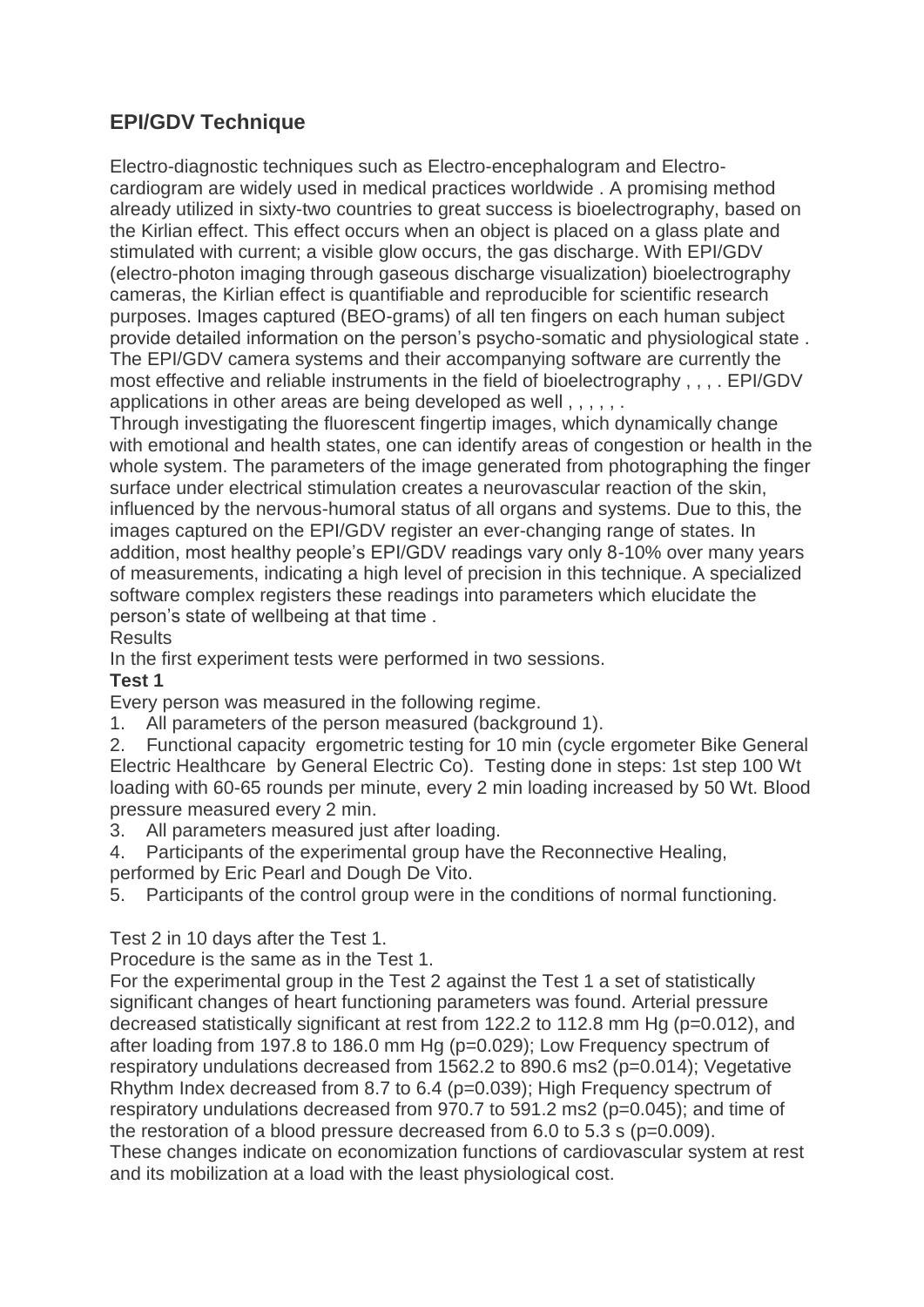No statistically significant changes for the control group were found. In EPI/GDV parameters we measured difference between indexes before and after loading. The less the difference – the better response of the body to loading. Results of statistical analysis are presented in Table 1.

|           | Initial test |         |                   | 10 days after test |         |              |  |
|-----------|--------------|---------|-------------------|--------------------|---------|--------------|--|
|           | Exp          | Control |                   | Exp                | Control |              |  |
|           | group        | group   | t-test            | group              | group   | t-test       |  |
| Area      | 0.48         | 0.36    | 0.06              | 0.28               | 0.48    | ${}< 0.001$  |  |
| Intensity | 0.89         | 0.60    | 0.07              | 5.36               | 8.58    | ${}< 0.001$  |  |
| Form Coef | 5.20         | 3.05    | ${}_{0.001}$      | 3.91               | 6.57    | ${}< 0.001$  |  |
| Entropy   | 0.18         | 0.16    | 0.07              | 0.18               | 0.30    | ${}< 0.001$  |  |
| R Isoline | 3.88         | 2.39    | ${}_{0.001}$      | 2.63               | 3.96    | ${}< 0.001$  |  |
| L Isoline | 1.40         | 1.20    | 0.20              | 1.38               | 2.00    | 0.02         |  |
| R Circle  | 2.80         | 3.34    | 0.19              | 2.60               | 3.70    | 0.01         |  |
| Noise %%  | 1.60         | 1.10    | ${}_{\leq 0.001}$ | 0.70               | 1.30    | ${}_{0.001}$ |  |

Table 1. T-test comparison between reactions: difference between initial and after loading measurements in Experimental and Control groups for EPC/GDV parameters.

These data may be presented as a graph (fig.1). As we see from these data, in initial test experimental and control groups differed on two parameters: Form Coefficient and Radius of Isoline, and response to loading on these parameters was better in control group. After 10 days in a second test reaction to loading in the experimental group became much better compared with a control group. For most parameters the difference is statistically significant. Stress level practically did not change for both groups.

These changes indicate increase of energy reserves of the participants after the Reconnective healing session.

Blood analysis demonstrated changes for the experimental group in 10 days after Reconnective healing on the following parameters: Segmental count changed from 50.2 to 58.4% (p=0.02); Lymphocytes from 35.9 to 28.6% (p=0.05); Urea from 6.3 to 5.4 mol/L (p=0.05); with no changes for the control group.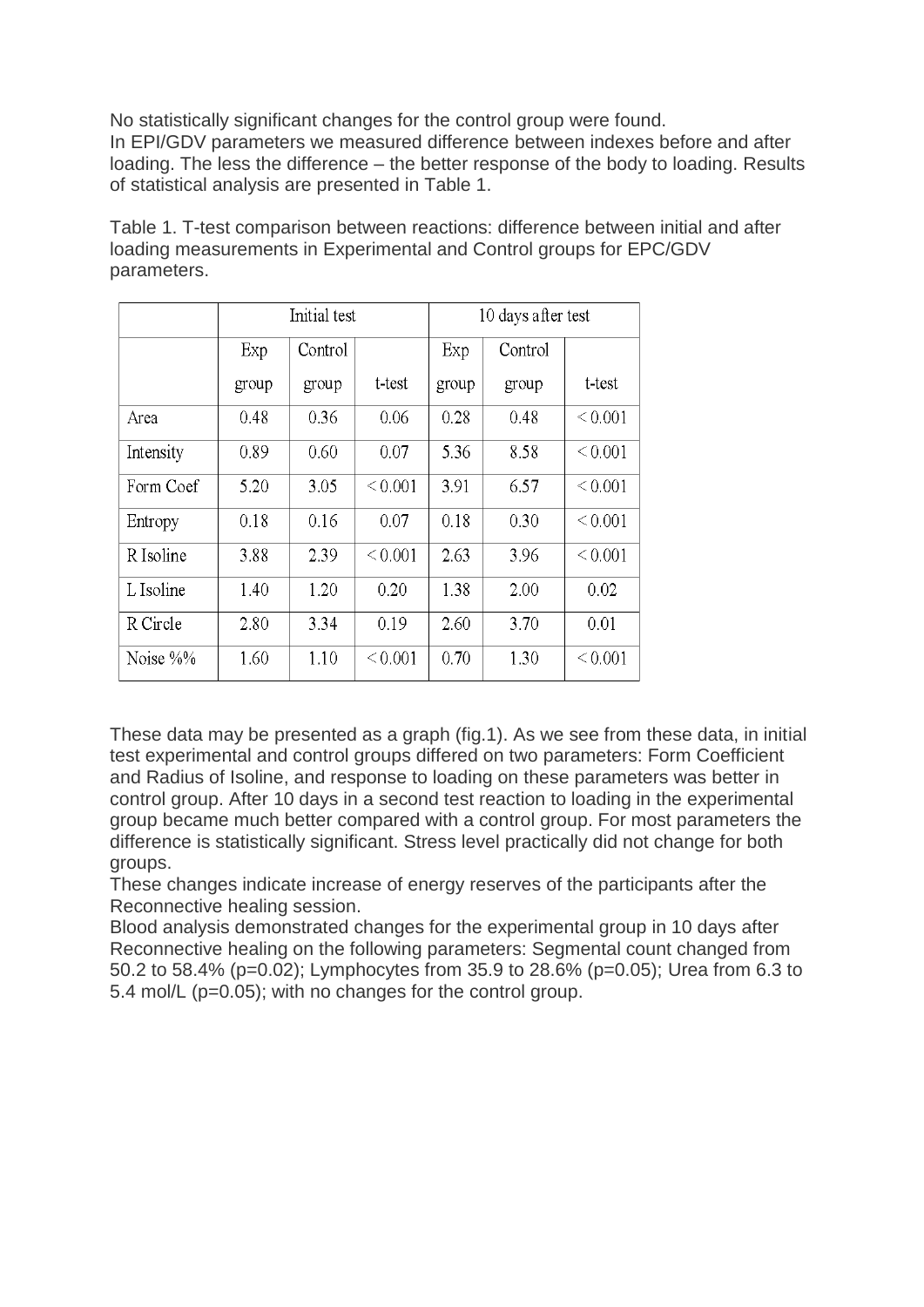

Fig.1. Differences in EPI/GDV parameters before and after loading in initial test and 10 days after for the experimental and control groups. (\* p<0.05)

As was found from our measurements, immediately after the Reconnection Healing session about half of participants had their energy parameters increased, while in a week after the session this effect became statistically significant for the group – 80% of people increased their energy. This signifies the importance of the study of time dynamics of healing effects.

After receiving these results we decided to make test for bigger cohort of population. In this case 40 people were at random divided to two groups: experimental  $-20$ people and control 20 people. Every person was measured in the morning, and then people from the experimental group were having two hours of the Reconnective Healing, while for the control group it was no intervention. This time it was no physical loading. Initial tests demonstrated no difference between groups. In experimental group 10 days after the Reconnective Healing a set of parameters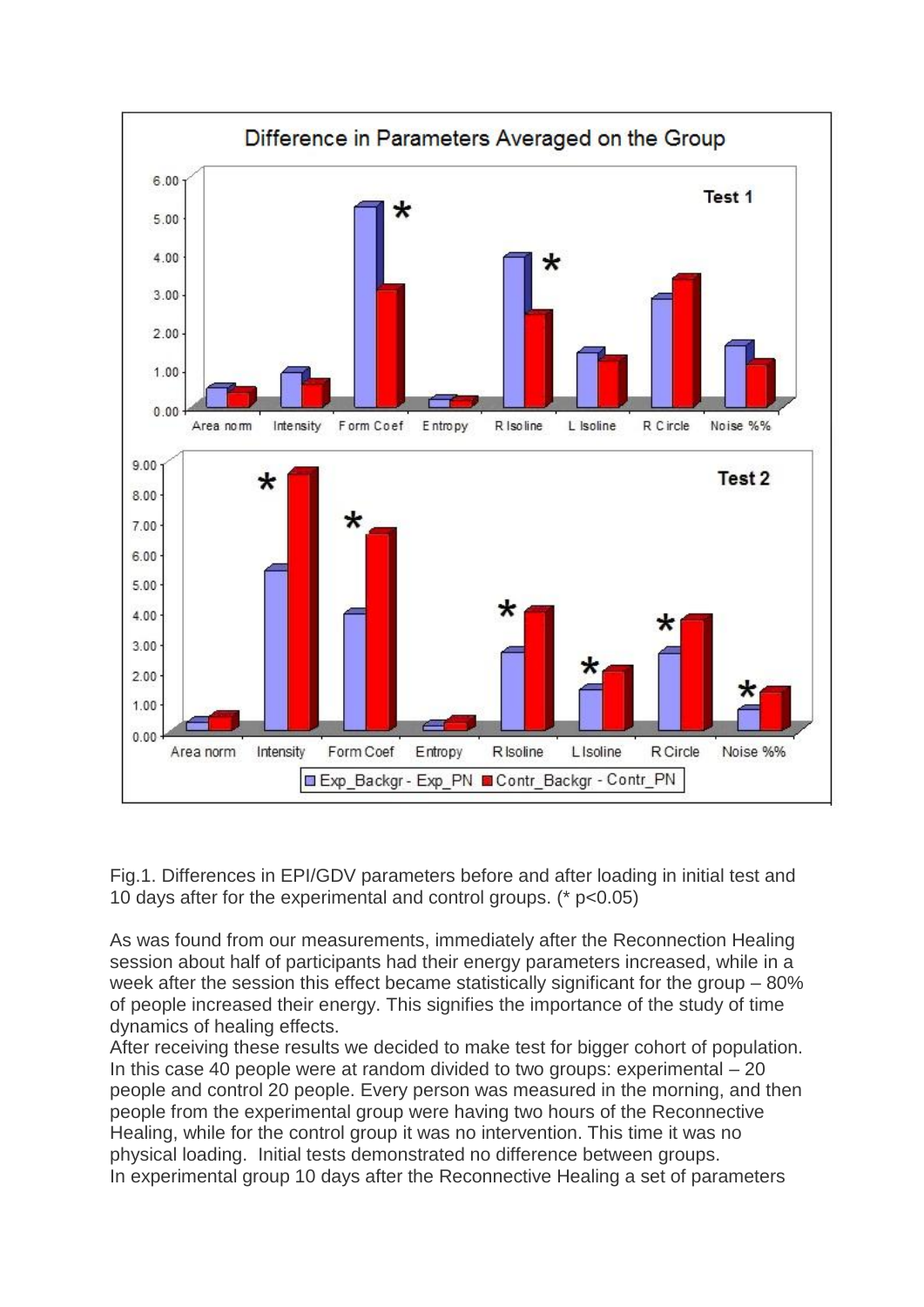demonstrated statistically significant difference (Table 2).

| <b>Indexes</b>          | Test 1  |               | Test 2   |               | t-test |
|-------------------------|---------|---------------|----------|---------------|--------|
|                         | Average | <b>St.Dev</b> | Average  | <b>St.Dev</b> |        |
| $IgA$ (mg/dl)           | 245.50  | 102.98        | 237.59   | 100.02        | 0.083  |
| $IgG$ (mg/dl)           | 1179.17 | 283.94        | 1026.24* | 340.59        | 0.045  |
| $IgM$ (mg/dl)           | 152.56  | 76.47         | 141.88   | 58.85         | 0.313  |
| <b>Immune</b> complexes | 78.32   | 42.84         | 65.84    | 35.63         | 0.141  |
| CD3(%)                  | 65.26   | 6.89          | 69.88*   | 7.78          | 0.022  |
| CD3 (count)             | 1282.44 | 298.31        | 1356.53* | 304.46        | 0.035  |
| CD19 (%)                | 10.67   | 4.42          | 10.74    | 4.33          | 0.470  |
| CD19 (count)            | 208.44  | 92.25         | 208.18   | 101.90        | 0.318  |
| CD4(%)                  | 38.98   | 7.90          | 42.58*   | 6.84          | 0.009  |
| CD4 (count)             | 766.56  | 225.53        | 818.65*  | 177.25        | 0.025  |
| DR $(%$                 | 4.94    | 3.27          | 4.97     | 3.66          | 0.361  |
| DR (count)              | 92.89   | 62.24         | 98.00    | 78.93         | 0.352  |
| CD8(%)                  | 24.99   | 8.07          | 27.38*   | 8.89          | 0.013  |
| CD8 (count)             | 490.61  | 182.36        | 546.65*  | 235.51        | 0.014  |
| CD $56+16$ (%)          | 15.99   | 6.67          | 14.41    | 6.07          | 0.103  |
| $CD$ 56+16 (count)      | 320.00  | 165.14        | 284.41   | 146.58        | 0.289  |

Table 2. Immune status in the Test 1 and Test 2 for the experimental group

Indexes Test 1 Test 2 t-test

 Average St.Dev Average St.Dev IgA (mg/dl) 245.50 102.98 237.59 100.02 0.083 IgG (mg/dl) 1179.17 283.94 1026.24\* 340.59 0.045 IgM (mg/dl) 152.56 76.47 141.88 58.85 0.313 Immune complexes 78.32 42.84 65.84 35.63 0.141 CD3 (%) 65.26 6.89 69.88\* 7.78 0.022 CD3 (count) 1282.44 298.31 1356.53\* 304.46 0.035 CD19 (%) 10.67 4.42 10.74 4.33 0.470 CD19 (count) 208.44 92.25 208.18 101.90 0.318 CD4 (%) 38.98 7.90 42.58\* 6.84 0.009 CD4 (count) 766.56 225.53 818.65\* 177.25 0.025 DR (%) 4.94 3.27 4.97 3.66 0.361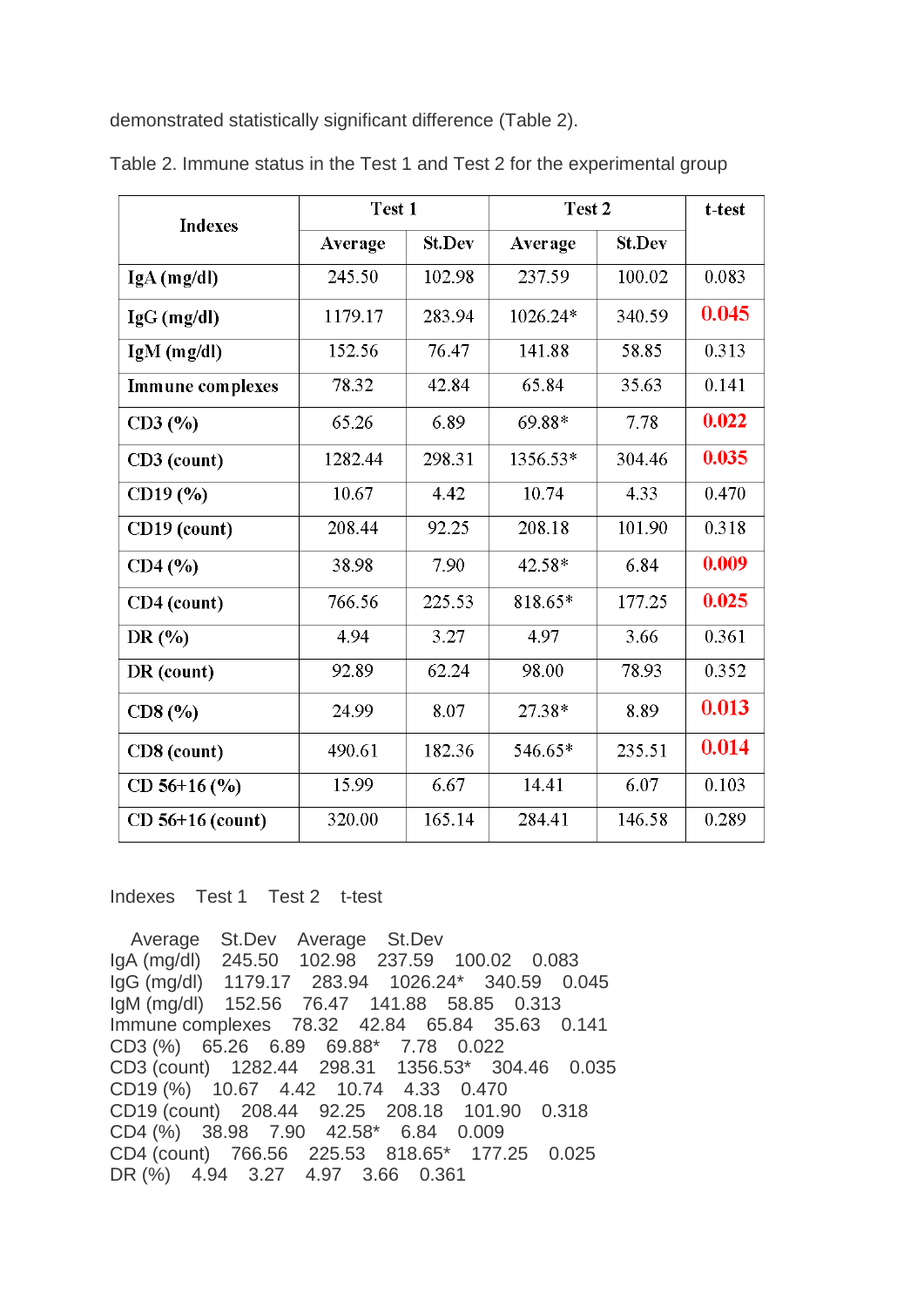DR (count) 92.89 62.24 98.00 78.93 0.352 CD8 (%) 24.99 8.07 27.38\* 8.89 0.013 CD8 (count) 490.61 182.36 546.65\* 235.51 0.014 CD 56+16 (%) 15.99 6.67 14.41 6.07 0.103 CD 56+16 (count) 320.00 165.14 284.41 146.58 0.289

As we see from the Table 2, in the Test 2 against the Test 1 in experimental group a set of statistically significant changes of cell parameters of immune system was found. Basic parameters CD3, CD4 and CD8 increased statistically significant during experiment (fig.2).

Fig.2. Averaged on experimental group blood parameters in Test 1 and Test 2. \* p<0.05



These changes were found for most of participants (fig. 3).

Fig.3. Percentage of participants in experimental group having positive (1), negative (3) and neutral (2) changes of blood parameters in 10 days after the Reconnective Healing.



Parameters of humoral immunities were almost unchanged. No significant changes for CD 19, IgA, IgM were found; and only IgG significantly decreased from (p<0,05). These changes indicate significant positive shift in the immune system, in particular, growth of indicators of total lymphocytes, helper and cytotoxic lymphocytes. This associated with the increase of non-specific immunity, adaptive capacity of the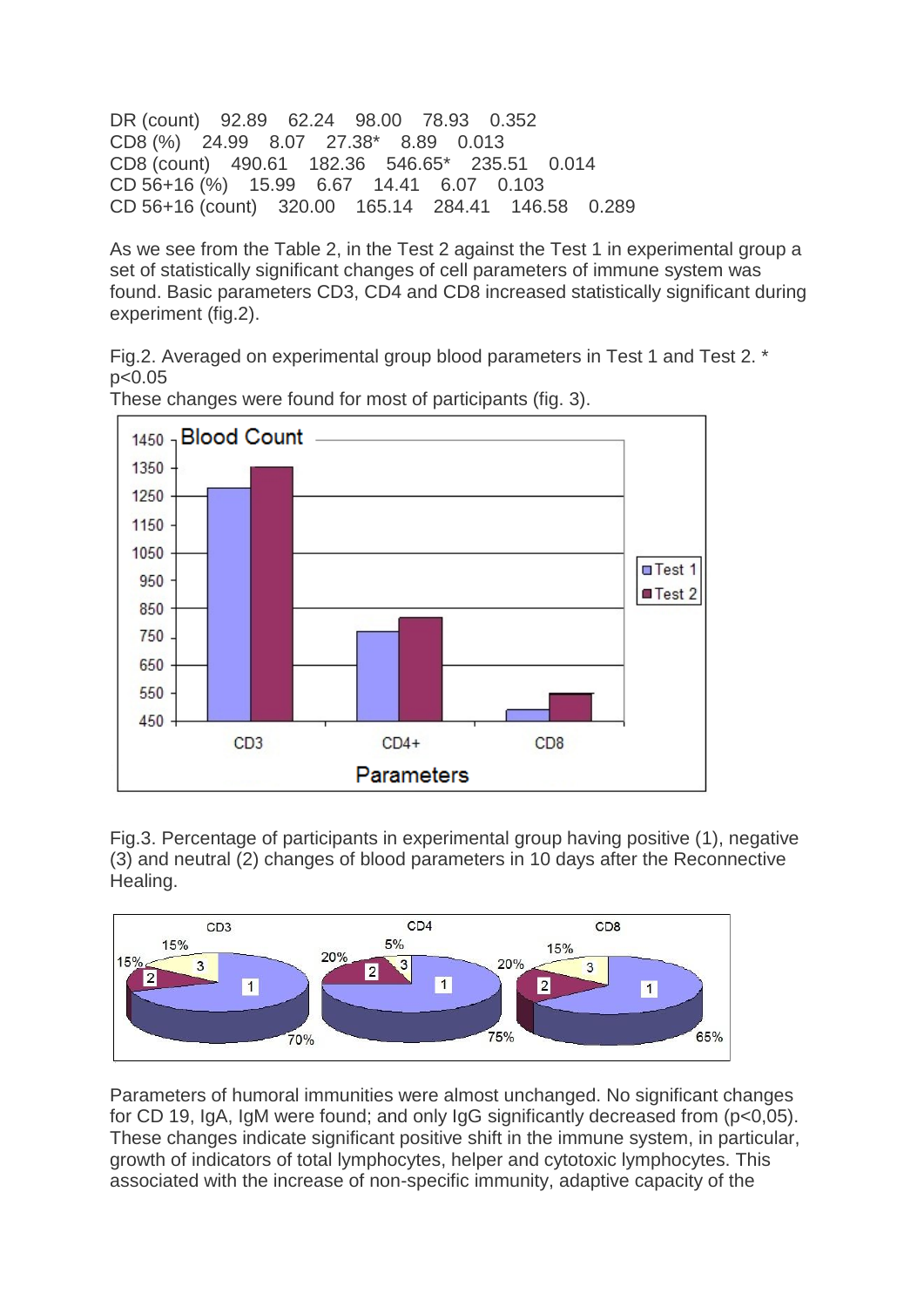immune system, control of the autoimmune processes and some decrease of the level of endogen intoxication.

Opposite changes were observed for the control group (Table 3).

| <b>Indexes</b>          | Test 1  | Test 2 |            |        | t-test |
|-------------------------|---------|--------|------------|--------|--------|
|                         | Average | St.Dev | Average    | St.Dev |        |
| $IgA$ (mg/dl)           | 295.12  | 108.36 | 285.76     | 112.39 | 0.076  |
| $IgG$ (mg/dl)           | 1268.41 | 177.92 | 1162.76*** | 175.28 | 0.0001 |
| $IgM$ (mg/dl)           | 138.12  | 80.44  | 131.82     | 71.31  | 0.125  |
| <b>Immune complexes</b> | 64.66   | 53.38  | 62.04      | 40.05  | 0.0001 |
| CD3(%)                  | 69.76   | 9.15   | 65.41*     | 11.04  | 0.046  |
| CD3 (count)             | 1542.18 | 485.69 | 1289.24**  | 437.96 | 0.005  |
| CD19 (%)                | 12.02   | 3.40   | $10.71*$   | 3.13   | 0.034  |
| CD19 (count)            | 257.35  | 99.92  | 202.94**   | 61.42  | 0.003  |
| CD4 (%)                 | 44.04   | 9.22   | 40.68      | 7.84   | 0.087  |
| CD4 (count)             | 976.35  | 362.15 | 799 18*    | 270.11 | 0.012  |
| DR(%)                   | 4.61    | 2.95   | 3.98       | 2.17   | 0.073  |
| DR (count)              | 95.18   | 70.67  | $76.53*$   | 42.64  | 0.038  |
| CD8(%)                  | 25.32   | 5.76   | 24.14      | 5.43   | 0.068  |
| CD8 (count)             | 537.35  | 170.38 | 469.35*    | 165.90 | 0.013  |
| $CD$ 56+16 $(\%$        | 16.66   | 7.13   | 15.35      | 5.70   | 0.102  |
| $CD$ 56+16 (count)      | 370.24  | 168.52 | 303.00*    | 131.49 | 0.024  |

Table 3. Immune status in the Test 1 and Test 2 for the control group

Indexes Test 1 Test 2 t-test

 Average St.Dev Average St.Dev IgA (mg/dl) 295.12 108.36 285.76 112.39 0.076 IgG (mg/dl) 1268.41 177.92 1162.76\*\*\* 175.28 0.0001 IgM (mg/dl) 138.12 80.44 131.82 71.31 0.125 Immune complexes 64.66 53.38 62.04 40.05 0.0001 CD3 (%) 69.76 9.15 65.41\* 11.04 0.046 CD3 (count) 1542.18 485.69 1289.24\*\* 437.96 0.005 CD19 (%) 12.02 3.40 10.71\* 3.13 0.034 CD19 (count) 257.35 99.92 202.94\*\* 61.42 0.003 CD4 (%) 44.04 9.22 40.68 7.84 0.087 CD4 (count) 976.35 362.15 799.18\* 270.11 0.012 DR (%) 4.61 2.95 3.98 2.17 0.073 DR (count) 95.18 70.67 76.53\* 42.64 0.038 CD8 (%) 25.32 5.76 24.14 5.43 0.068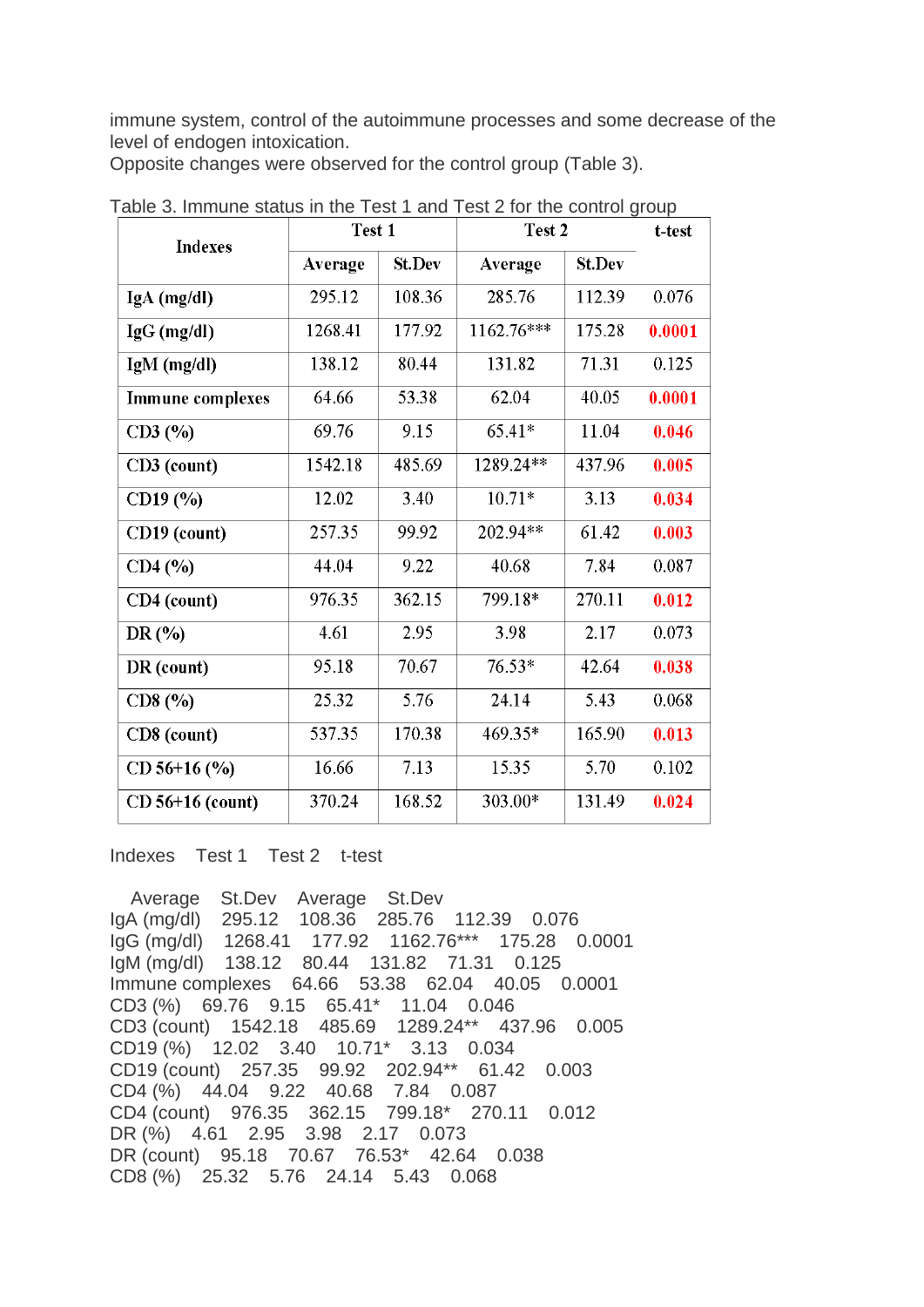CD8 (count) 537.35 170.38 469.35\* 165.90 0.013 CD 56+16 (%) 16.66 7.13 15.35 5.70 0.102 CD 56+16 (count) 370.24 168.52 303.00\* 131.49 0.024

\*- p<0.05; \*\*-p<0.01; \*\*\*-p<0.001

As we can see from the data almost all parameters of immune system in the control group have decreased in comparison with experimental group in which improvement of the majority of indicators was marked. In the Test 2 against the Test 1 in control group significant decreased the following parameters: CD3, CD19, CD4, DR+, CD8, CD 56+16, CD 19, IgA, IgM and IgG. These changes can be interpreted as stressful reaction to spring tiredness before summer vacations.

Similar result was demonstrated by the EPI/GDV technology. For the experimental group all parameters demonstrated positive outcome: increase of Area, Intensity, Entropy, R Isoline and decrease of Form Coefficient (decrease of Form Coefficient signifies more balanced state); while in control group most of parameters demonstrated negative tendencies (fig. 4).

Fig.4. Averaged %% of changes after/before of different parameters for the experimental and control groups. All the differences are statistically significant.



Psychological status was examined by the test POMS (Mc Nair) determining tensor (T), depression (D), aggression (A), vigorous (V), fatigue (F), confusion (C); the Luscher color test (total deviation (TD) and vegetative factor (VF). Table 4 demonstrates results of the study.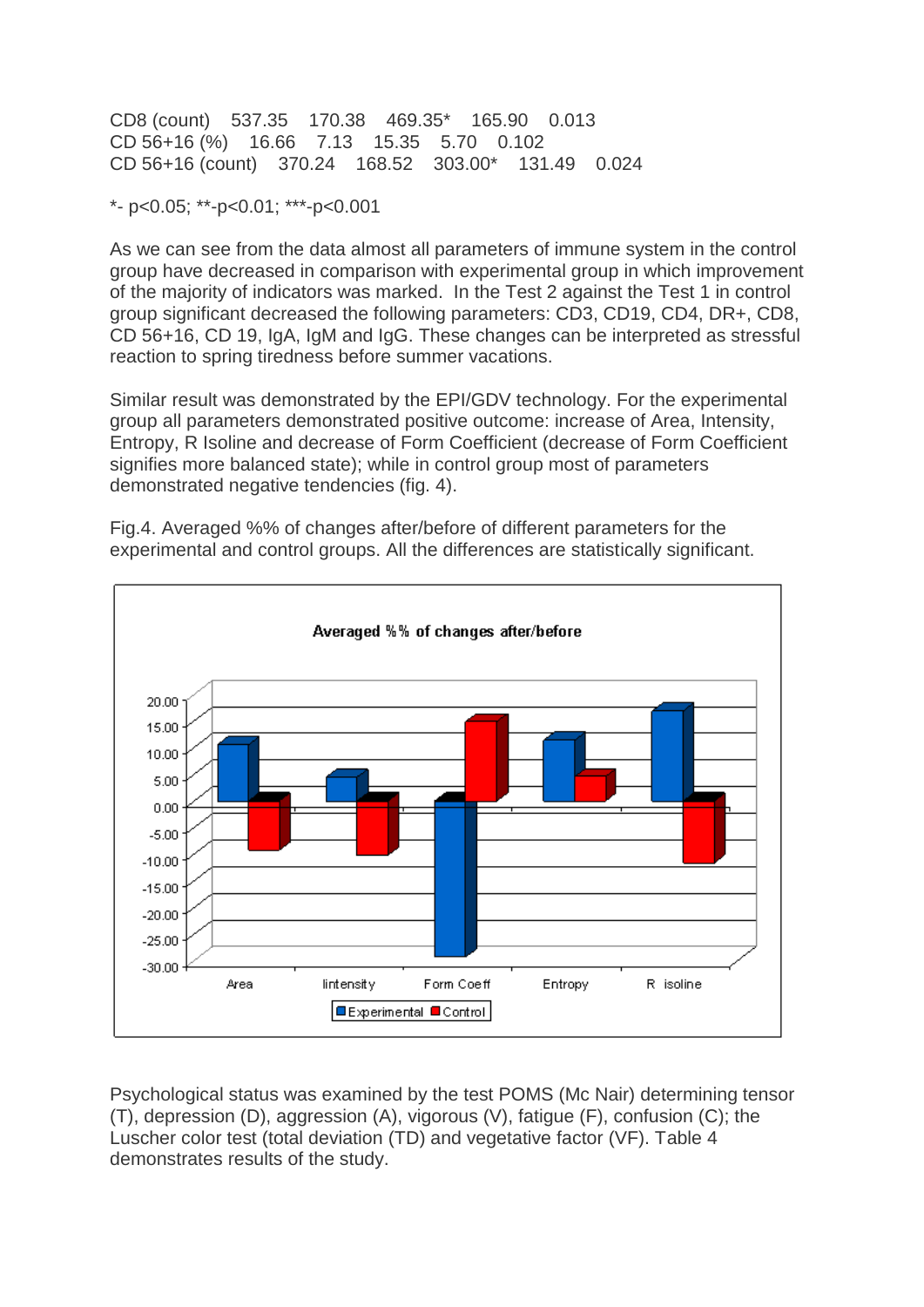Table 4. Date of the POMS test and M. Lusher test for the experimental group. Indexes Test 1 Test 2 t-test

| <b>Indexes</b>         | Test 1  |               | Test 2  |               | t-test |
|------------------------|---------|---------------|---------|---------------|--------|
|                        | Average | <b>St.Dev</b> | Average | <b>St.Dev</b> |        |
| Tension (T)            | 44.09   | 7.56          | 39.86   | 7.73          | 0.004  |
| Depression (D)         | 43.45   | 8.77          | 40.95   | 6.65          | 0.030  |
| <b>Aggression</b> (A)  | 45.64   | 10.80         | 41.50   | 6.49          | 0.035  |
| Vigor $(V)$            | 51.45   | 6.93          | 53.00   | 7.42          | 0.185  |
| Fatigue (F)            | 43.50   | 6.79          | 40.59   | 6.66          | 0.036  |
| Confusion $(C)$        | 41.45   | 7.71          | 38.23   | 6.60          | 0.029  |
| Total deviation (TD)   | 13.5    | 8.1           | $11.5*$ | 5.8           | 0.01   |
| Vegetative factor (VF) | 1.5     | 0.5           | 1.5     | 0.5           | 0.5    |

 Average St.Dev Average St.Dev Tension (T) 44.09 7.56 39.86 7.73 0.004 Depression (D) 43.45 8.77 40.95 6.65 0.030 Aggression (A) 45.64 10.80 41.50 6.49 0.035 Vigor (V) 51.45 6.93 53.00 7.42 0.185 Fatigue (F) 43.50 6.79 40.59 6.66 0.036 Confusion (C) 41.45 7.71 38.23 6.60 0.029 Total deviation (TD) 13.5 8.1 11.5\* 5.8 0.01 Vegetative factor (VF) 1.5 0.5 1.5 0.5 0.5

We can see that all negative parameters of psychological status in experimental group have declined significantly. Vigor has increased, at least for some people. So the profile of POMS became more favorable after the experiment.

Table 5. Date of the POMS test and M. Lusher test for the control group. Indexes Test 1 Test 2 t-test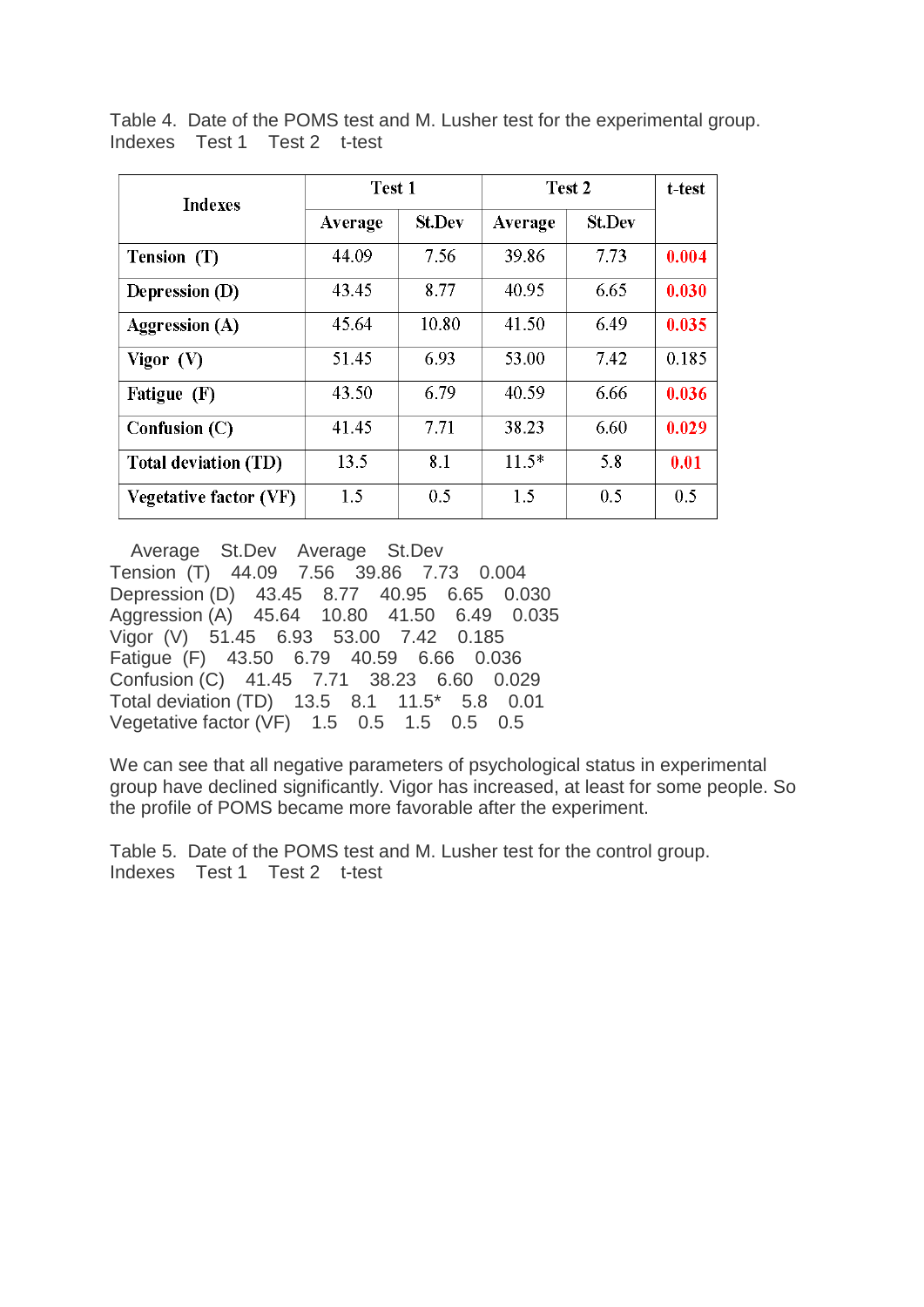| <b>Indexes</b>              | Test 1  |               | Test 2  |               | t-test |
|-----------------------------|---------|---------------|---------|---------------|--------|
|                             | Average | <b>St.Dev</b> | Average | <b>St.Dev</b> |        |
| Tension (T)                 | 42.5    | 7.2           | 40.9    | 6.8           | 0.070  |
| Depression (D)              | 41.1    | 4.4           | 40.8    | 4.7           | 0.315  |
| <b>Aggression (A)</b>       | 42.7    | 4.9           | 42.9    | 4.6           | 0.414  |
| Vigor $(V)$                 | 53.85   | 12.3          | 50.1    | 11.5          | 0.051  |
| Fatigue (F)                 | 41.05   | 6.6           | 42.1    | 7.1           | 0.197  |
| Confusion (C)               | 39.45   | 5.7           | 39.1    | 6.0           | 0.290  |
| <b>Total deviation (TD)</b> | 14.1    | 7.2           | 12.1    | 7.2           | 0.155  |
| Vegetative factor (VF)      | 1.4     | 0.5           | 1.4     | 0.5           | 0.239  |

 Average St.Dev Average St.Dev Tension (T) 42.5 7.2 40.9 6.8 0.070 Depression (D) 41.1 4.4 40.8 4.7 0.315 Aggression (A) 42.7 4.9 42.9 4.6 0.414 Vigor (V) 53.85 12.3 50.1 11.5 0.051 Fatigue (F) 41.05 6.6 42.1 7.1 0.197 Confusion (C) 39.45 5.7 39.1 6.0 0.290 Total deviation (TD) 14.1 7.2 12.1 7.2 0.155 Vegetative factor (VF) 1.4 0.5 1.4 0.5 0.239

As well as immunologic parameters psychological status in the control group had no significant changes. At the same time vigor decreased and fatigue increased.

# **DISCUSSION**

Significant changes in the immune status, physiological and psychological parameters under the influence of a single impact of Reconnective Healing on a group of 30 people prove the effectiveness of this intervention. Significant changes in the immune system have been identified: the general increase of lymphocytes, of the helper cells, and of the suppressor cells. Energy parameters demonstrated statistically significant difference between experimental and control groups on several indexes which characterize the quality of the biofield. Psychological status of the experimental group demonstrated significant improvement: negative psychological indicators reduced - tensor, depression, aggression, fatigue and confusion as well as the total deviation in the Lusher test. These changes prove multiple positive effects of one session of Reconnective Healing on deep mechanism of immune regulation, psyhomodulation (increase the mental power and decrease stress manifestations) and increase the immune response. Apparently the impact affects the immune system through psycho-immune mechanisms . As a result, there have been significant positive changes in basic cellular subpopulations of the immune system. Participants in experimental group also showed a significant changes of HRV parameters which contributed to their better response to physical loading.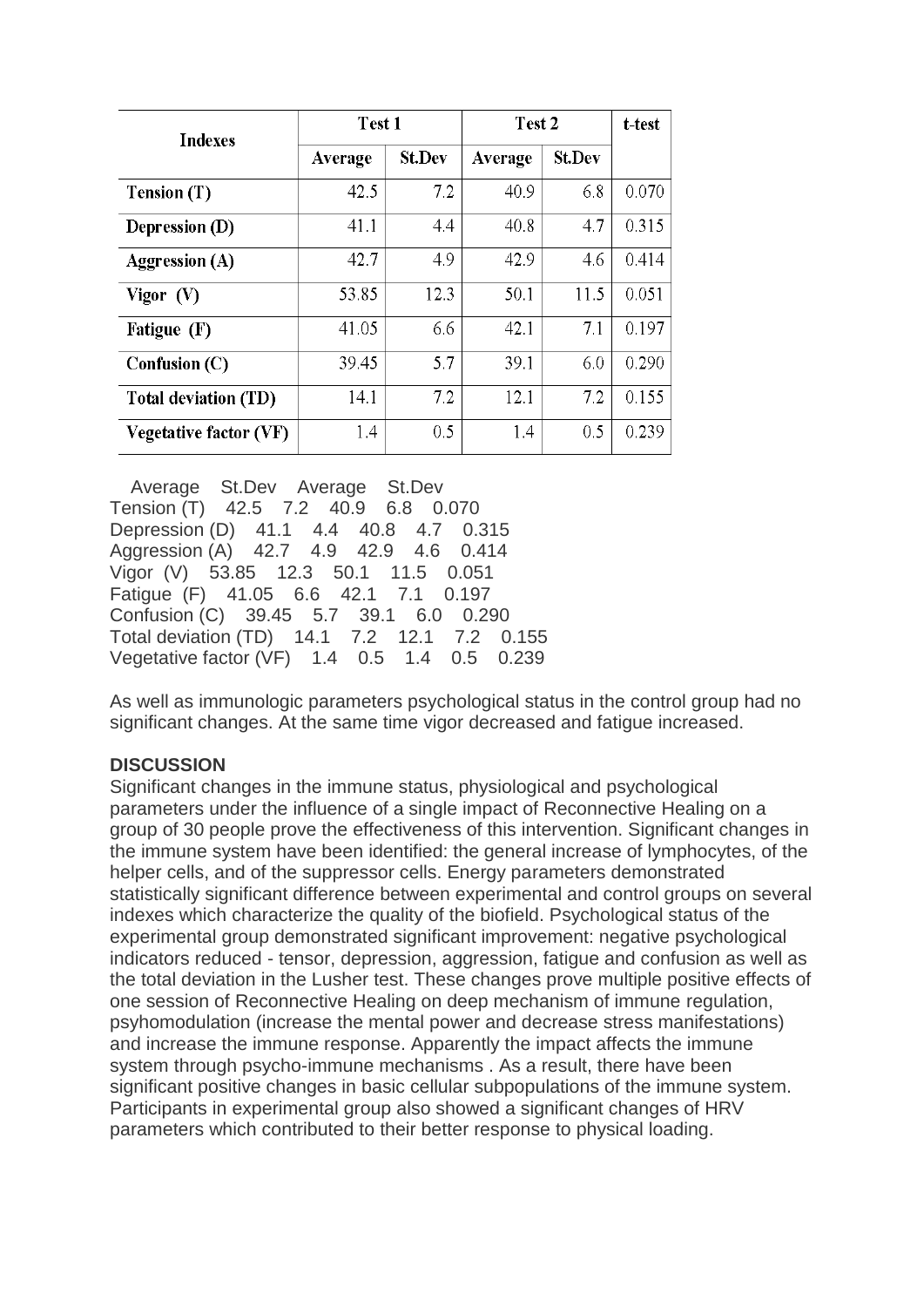In experimental group significant decrease of arterial pressure in rest and systolic arterial pressure after loading was found. Increase of efficiency of the cardiovascular system activity after loading, faster restoration of both functional and blood test indexes after loading and significant positive changes in blood indexes for the experimental group signify increase of metabolic, immune, anti-toxic and anti-oxidant activity of the organism.

What is important – effects on people were evaluated 10 days after the intervention. This allows to let aside possible emotional effects like excitation from the process, and be sure that significant changes demonstrated by the experimental group was caused by the deep influence of the Reconnective healing to the cell structure of the body.

At the moment we have no clues to the inner mechanisms of these effects. At the same time results presented in this paper are consistent with the previous observations. During 2008-2010 several series of experiments during Reconnective Healing workshops and conferences in the USA and Europe have been performed. In all cases EPC instruments was used, in September 2008 three groups performed measurements in parallel: Ann Linda Baldwin and Gary E. Schwartz with heart rate variability and cutaneous blood perfusion techniques ; William Tiller and Walter E. Dibble, with water Temperature and pH sensor; and Krishna Madappa and Konstantin Korotkov with EPC technology. All three groups independently recorded statistically significant effects of the Reconnective Healing on the participants. We may construct several models explaining observed effects – from chemical and physical ones, to quantum electrodynamics and esoteric explanations. From our point of view settling on explanations is not important at the moment. First of all we need to collect a database of observations in different situations by several research groups. We should also take into consideration ideas of Professor William Tiller, reflecting on the concurrent conditioned space measurements during the Reconnective Healing workshops:

"Macroscopic spatial information entanglement, due to simultaneous use of multiple measuring instruments, appear to be generating reduced contrast in the magnitudes of various event signatures. This probably occurs via the addition of out-of-phase vector components (a type of data randomization) associated with the buildup of a negative magnetic charge manifesting in the environment!"17

To prove or disapprove these ideas we need to have a series of further experiments with different modalities of healing. At any rate, without being concerned for the moment about physical explanations, it is clear that the effects of the Reconnective Healing are strong and measurable.

### **CONCLUSIONS**

In summary, this study demonstrates that Reconnective Healing causes a measurable long-range change in the ANS and immune status. The fact that this response was highly reproducible among subjects is evidence of the consistency of the Reconnective Healing effects. Unlike some other energy healing modalities, such as Reiki and Qigong, application of Reconnective Healing does not invoke a relaxation response in the person, but decreases both sympathetic and parasympathetic stimulation of the ANS30, as observed when a person is in a state of emotional detachment, inner quiet and heightened awareness of the flow of subtle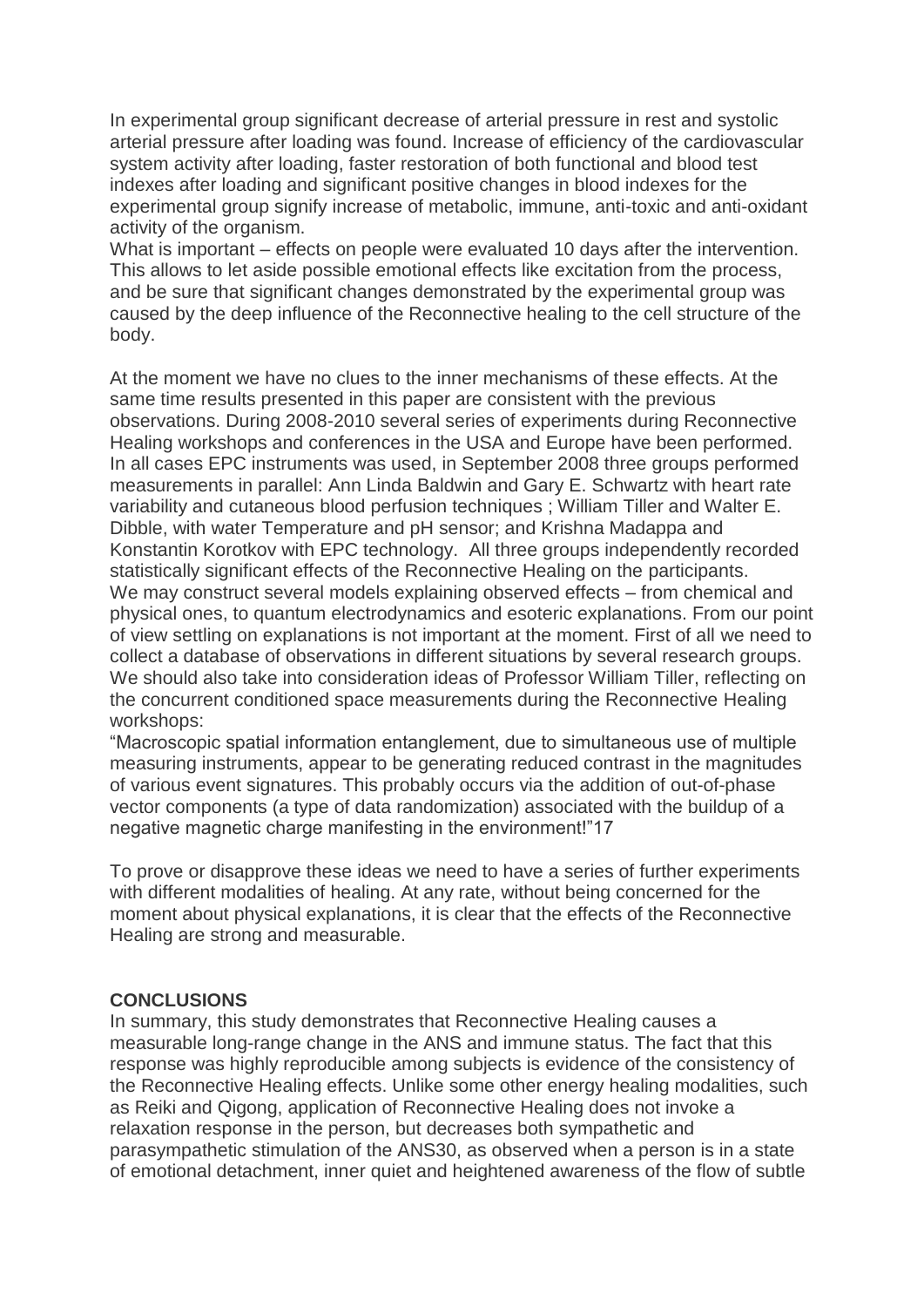energy. These physiological responses are compatible with the Reconnective Healing principle of sensing and manipulating energy fields, rather than passively allowing the energy to flow through the body, as in Reiki. Thus the selected approach has proven to be a useful method of demonstrating the way in which subtle energy is accessed when performing different types of energy healing.

We may conclude that session of the Reconnection Healing had statistically significant positive influence on the functional state, humoral activity, physical condition and reaction to loading for the group of people in 10 days after the influence. This signifies long-lasting effect of the Reconnection Healing and its significance for well-being and health condition of people.

### **Author Disclosure Statement.**

All authors disclose any commercial associations that might create a conflict of interest in connection with submitted manuscripts. No competing financial interests exist.

### **References**

Shamini Jain & Paul J. Mills Biofield Therapies: Helpful or Full of Hype? A Best Evidence Synthesis. Int. J. Behav. Med. 2010. 17:1–16.

Astin JE, Harkness E, Ernst E. The efficacy of "distant healing": a systematic review of randomized trials. Annals of Internal Medicine.2000. 132:903-910.

Abbot, Neil C, Healing as a therapy for human disease: a systematic review, J Altern Complement Medicine, 2000, 6(2): 159-169.

Dossey L. Prayer and medical science.. Archives of Internal Medicine. 2000.160(12):1735-1738.

Harris W, Gowda M, Kolb JW, Strychacz CP, Vacek JL, Jones PG, Forker A, O'Keefe JH, McCallister BD. A randomized, controlled trial of the effects of remote, intercessory prayer on outcomes in patients admitted to the coronary care unit. Archives of Internal Medicine. 1999. 159(19):2273-2278.

Sicher F, Targ E, Moore D, Smith HS. A randomized double-blind study of the effect of distant healing in a population with advanced AIDS - report of a small-scale study. Western Journal of Medicine. 1998. 169(6):356-363.

Braud, William and Schlitz, Marilyn. A methodology for the objective tudy of transpersonal imagery, J Scientific Exploration 1989, 3(1):43-63.

Radin D, Taft R, Yount G. Effects of Healing Intention on Cultured Cells and Truly Random Events. J Alternative Complementary Medicine. 2004, 10(1):103–112.

Radin D, Event-Related Electroencephalographic Correlations Between Isolated Human Subjects. J Alternative Complementary Medicine. 2004, 10(3):315-323.

Krucoff MW., Crater SW., What Do ""We"" Want and Need to Know About Prayer and Healing? J Altern Complement Medicine. 2009. 15(12): 1259-1261.

Seki Y ., Kandori A., Kumagai Y., Ohnuma M., Ishiyama A., Ishii T., Nakamura Y., Horigome H. and Chiba T. Unshielded fetal magnetocardiography system using twodimensional gradiometers, Review of Scientific Instruments, 2008. 79(3): 036-106.

Burleson K.O. and Schwartz G.E. Energy healing training and heart rate variability. J of Alternative and Complementary Medicine, 2005. 11(3): 391-395.

McCraty R., Atkinson M., Tomasino D. and Bradley RT. The Coherent Heart, HeartMath Research Center, Institute of HeartMath. 2006.

Movaffaghi, Z, and Farsi, M. (2008). Biofield Therapies: Biological basis and biological regulations? Complementary Therapies in Clinical Practice, 15: 35-37.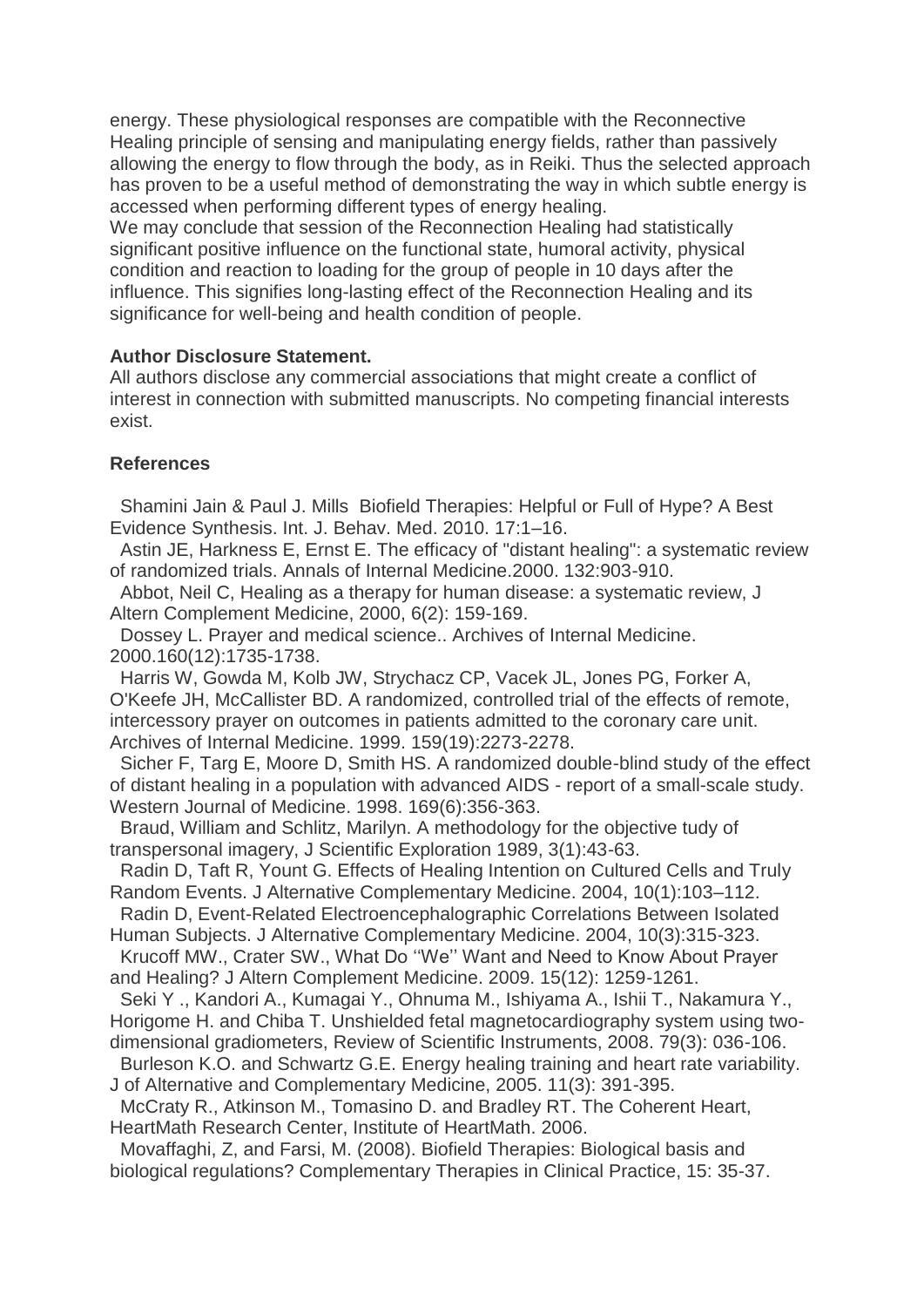Rein, G. (2004). Bioinformation within the biofield: beyond bioelectromagnetics, J Altern Complement Medicine, 10(1): 59-68.

Korotkov K., De Vito D., Arem K., Madappa K., Williams B., Wisneski L. Healing Experiments Assessed with Electrophotonic Camera. Subtle Energies & Energy Medicine 2010. 20(3):1- 15.

Tiller WA., Dibble WE. Jr. Экспериментальные исследования на семинарах "Исцеление через Воссоединение" с помощью уникального датчика тонких энергий. Сознание и физическая реальность. 2009. 14(8):11-13.

Baldwin AL., Schwartz GE. Исследование практики "Исцеление через Воссоединение". Сознание и физическая реальность. 2009. 14(8): 23-25.

McNair DM. Profile of Mood States. San Diego: Educational and Industrial Testing Service. 1992.

Korotkov K.G., Matravers P, Orlov D.V., Williams B.O. Application of Electrophotonic Capture (EPC) Analysis Based on Gas Discharge Visualization (GDV) Technique in Medicine: A Systematic Review. J Altern Complement Med. 2010, 16(1): 13-25.

Korotkov KG. Human Energy Field: Study with GDV Bioelectrography. Fair Lawn, NJ: Backbone Publishing Co: 2002.

Hossu M, Rupert R. Quantum Events of Biophoton Emission Associated with Complementary and Alternative Medicine Therapies. J Altern Complement Med. 2006, 12(2): 119-124.

Cohly H, Kostyuk N, Isokpehi R, Rajnarayanan R. Bio-electrographic method for preventive health care. Biomedical Science & Engineering Conference, First Annual ORNL, 2009,1-4.

Rgeusskaja GV, Listopadov UI. Medical Technology of Electrophotonics – GDV – in Evaluation of Cognitive Functions. J Sci Healing Outcome. 2009, 2(5): 16-19.

Kostyuk N, Meghanathan N, Isokpehi R.D., Bell T, Rajnarayanan R, Mahecha1 O, Cohly H., Biometric Evaluation of Anxiety in Learning English as a Second Language. International J Computer Science and Network Security, 2010, 10(1): 220- 229,

Bundzen PV, Korotkov KG, Unestahl LE. Altered States of Consciousness: Review of Experimental Data Obtained with a Multiple Techniques Approach. J Altern Complement Med. 2002, 8(2): 153-165.

Korotkin DA, Korotkov KG, Concentration dependence of gas discharge around drops

of inorganic electrolytes. J Applied Physics. May 2001, 89(9): 4732-4736. Korotkov K, Orlov D. Analysis of Stimulated Electrophotonic Glow of Liquids. www.waterjournal.org/volume-2-index. 2010, 2, accessed 12-01-2010.

Szadkowska I. , Masajtis J., Gosh J.H. Images of corona discharges in patients with cardiovascular diseases as a preliminary analysis for research of the influence of textiles on images of corona discharges in textiles' users. Autex research journal, 2010, l. 10: 26-30.

Augner Chr., Hacker G.W., Schwarzenbacher S., Pauser G.: Gas Discharge Visualization (GDV): Eine auf physikalischen Methoden und Meridiananalysen basierende Technik zur Untersuchung von Stressreaktionen und energetischen Schwachstellen – Zwischenbericht laufender Forschung. Dt. Ztschr. f. Akup. (DZA) – German J Acupuncture & Related Techniques 2010, 53: 14-20.

Korotkov K, Orlov D, Madappa K. New Approach for Remote Detection of Human Emotions. Subtle Energies Energy Med 2009, 19(3): 1- 15.

Polushin J, Levshankov A, Shirokov D, Korotkov K. Monitoring Energy Levels